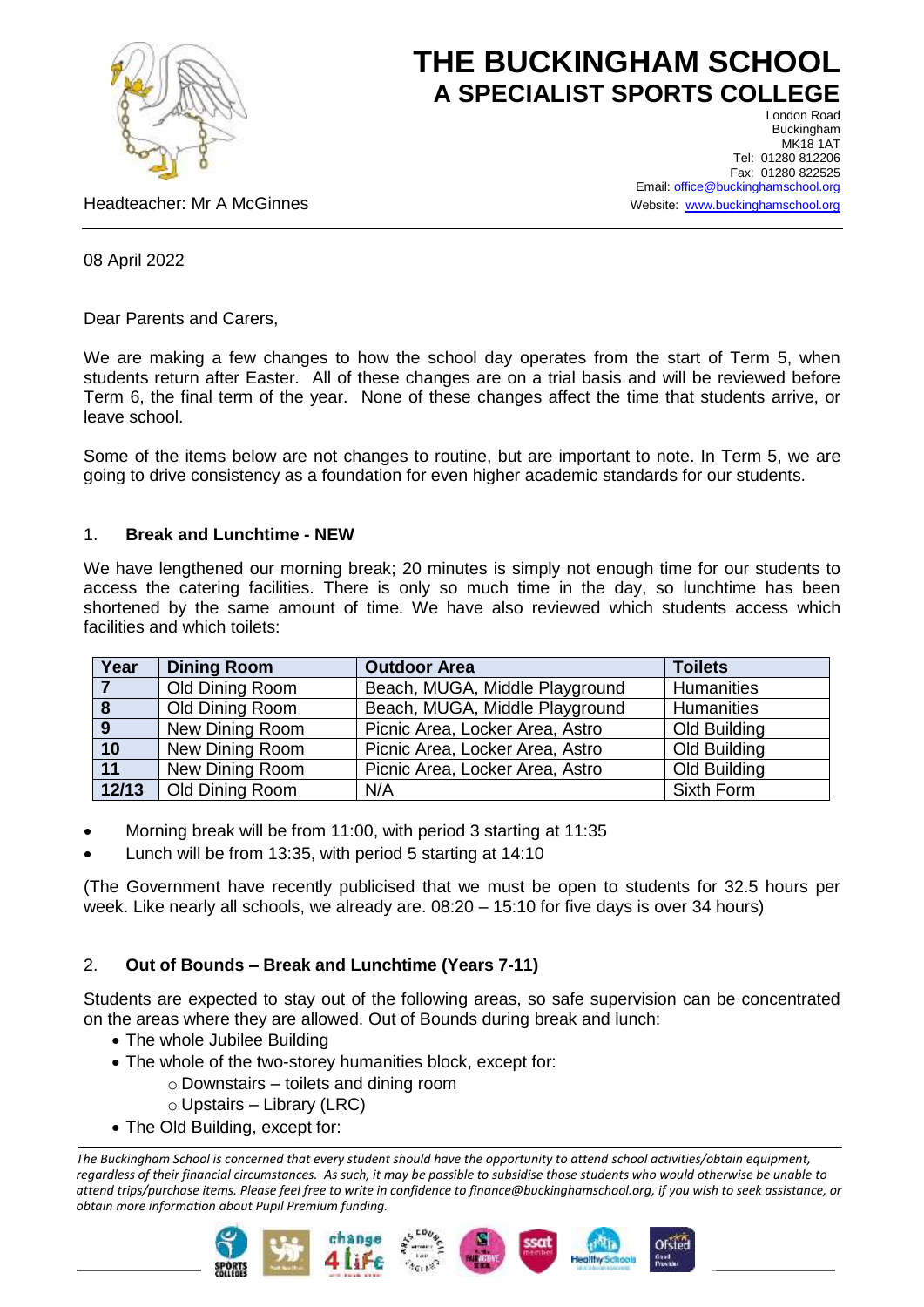- o Direct access and departure for the toilets, for Years 9-11 only
- o Access to The Hub, through the correct Hub entrance only
- $\circ$  Access to Attendance Office, for first aid or to leave school for an appointment
- o Access to the First Aid Room, to receive prescribed medicine
- $\circ$  The dining room, outdoor area and toilets that they are not supposed to be using (see above)

# 3. **Arriving and Leaving School - NEW**

All students will arrive and leave school via the MUGA gates, in a straight line to London Road. This will keep the car parks as empty as possible.

At the end of the school day, students will be expected to leave site, unless they are waiting for a school bus on the MUGA. Students need to wait on the MUGA for buses, because waiting on London Road would be unsafe and unfair on the public, as they pass the front of the school.

## 4. **Arriving Late to School and Appointments and First Aid**

We are reopening the old Student Entrance. This is strictly for students only, for those arriving late to school, and those arriving and leaving during the day for other reasons. Adults collecting students should report here.

All other adults – parents and visitors – must still report to the Reception for appointments and any other matters. Under no circumstances will an adult be allowed to enter school through the Student Entrance.

The Attendance Office will be housed by this entrance and students should report here to leave school during the day, or to access first aid.

### 5. **Time Out Cards**

A small number of students have special permission to leave lessons when they need to. There are many important reasons for this. These include medical cards for those who need them.

However, only these students will be allowed to leave lessons and the number of times that they do so will be monitored carefully.

Please support us in the expectation that a secondary age student is old enough to visit the toilet and get a drink of water during their breaks, and to not miss lesson time.

### 6. **First Aid**

The school's first aiders are only called to lessons during a potential emergency (eg PE injury or a head injury). Only emergency first aid will be available during lesson times.

At all other times, students will have access to first aid during morning break or lunch time, by reporting to the Attendance Office.

During lesson times, a student feeling unwell should drink from their water bottle and may be allowed to get some fresher air in the corridor. Of course, the teacher will reasonably reduce the amount of work from a student who feels unwell, however, they will not normally be allowed to leave the lesson. If a student still feels unwell at break or lunch, then they can report to first aid.

*The Buckingham School is concerned that every student should have the opportunity to attend school activities/obtain equipment, regardless of their financial circumstances. As such, it may be possible to subsidise those students who would otherwise be unable to attend trips/purchase items. Please feel free to write in confidence to finance@buckinghamschool.org, if you wish to seek assistance, or obtain more information about Pupil Premium funding.*